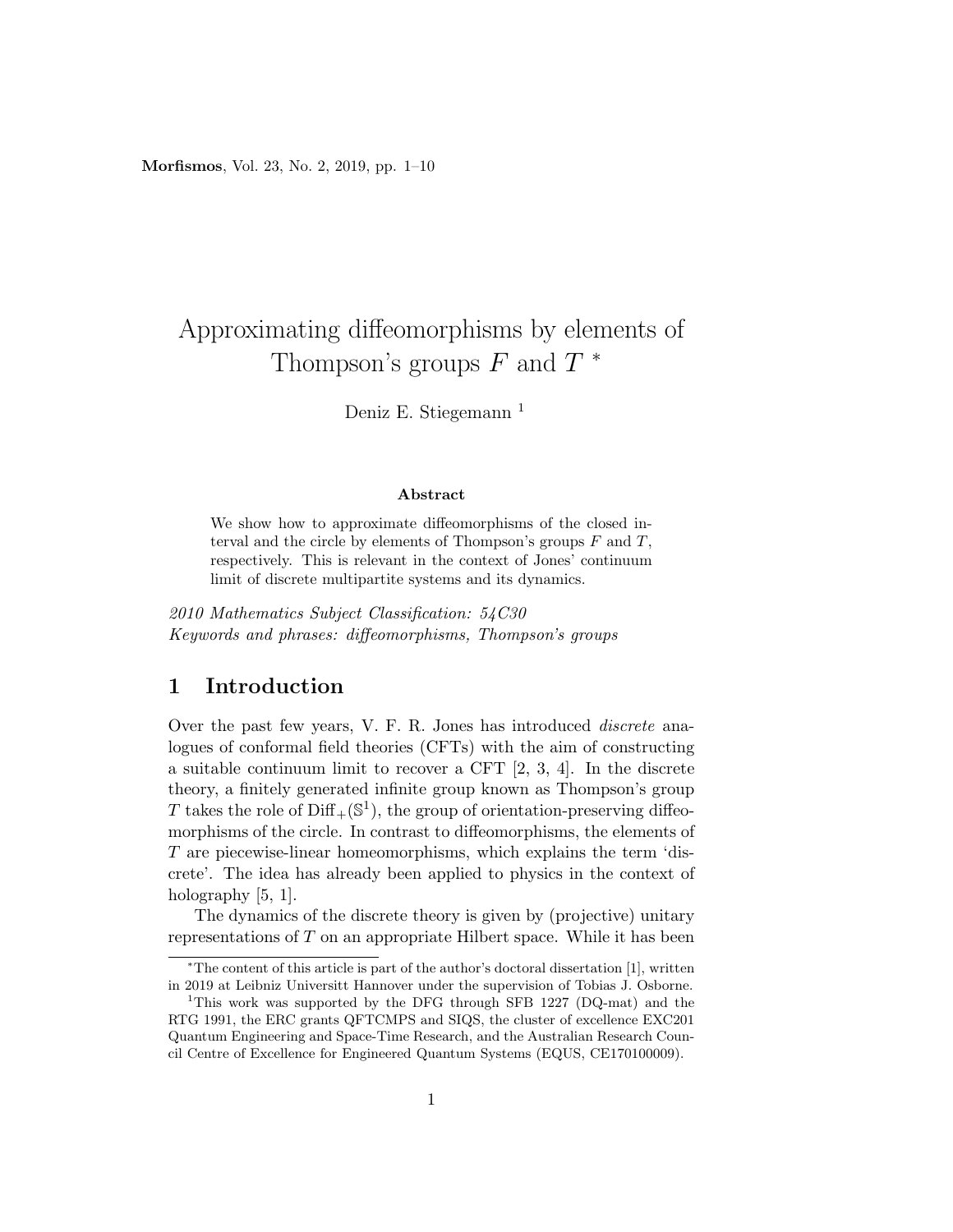shown that most of these representations are topologically discontinuous and thus unphysical [3, 6], interesting exceptions may still exist. The idea – and challenge – is to find a procedure that takes a discrete theory as input and then outputs a continuous theory. Such a procedure would certainly include some kind of limit  $g_n \to f$ , where  $g_n \in T$  and  $f \in$  $\mathrm{Diff}_+(\mathbb{S}^1).$ 

The purpose of this paper is to clarify how orientation-preserving diffeomorphisms of  $\mathbb{S}^1$  can be approximated by elements of Thompsons's group  $T$ . This includes a similar description for orientation-preserving diffeomorphisms of the interval  $I = [0, 1]$  and Thompson's group F. The corresponding density theorems are certainly known and have been proved for  $Homeo_+(I)$  and  $Homeo_+(\mathbb{S}^1)$  in a much more general setting [7, 8]. The advantage of our work is a direct proof that is hands-on for the present context and can be directly translated into an algorithm to construct approximations, suitable for the computer.

The reader who is specifically interested in computational applications can find a step-by-step outline of the construction in Section 3.1.

# 2 Main Facts

Recall that the dyadic rationals are all numbers of the form  $m/2^k$  with  $m \in \mathbb{Z}$  and  $k \in \mathbb{N} = \{0, 1, 2, \dots\}$ . By a *breakpoint* of a piecewise linear function we mean the points at which it is not differentiable.

**Definition 2.1.** Thompson's group  $F$  is the group of piecewise linear homeomorphisms g of the closed unit interval  $I = [0, 1]$  such that

- $(Th<sub>1</sub>)$  the breakpoints of q and their images are dyadic rationals;
- $(Th<sub>2</sub>)$  on intervals of differentiability, the derivatives of q are integer powers of 2;

and Thompson's group  $T$  is the group of piecewise linear homeomorphisms g of  $\mathbb{S}^1$  with these properties.<sup>2</sup>

Let  $\text{Diff}^1_+(I)$  denote the group of orientation-preserving  $C^1$ -diffeomorphisms of the interval, and similarly for  $\mathbb{S}^1$ . Our result is stated in

<sup>&</sup>lt;sup>2</sup>These definitions of F and T differ from, but are equivalent to, the standard reference  $[9]$ . In particular, our definition of F is not minimal since it actually suffices to require that only the breakpoints are dyadic rationals. Their images are then automatically dyadic due to property  $(Th<sub>2</sub>)$  and the fact that 0 is a fixpoint.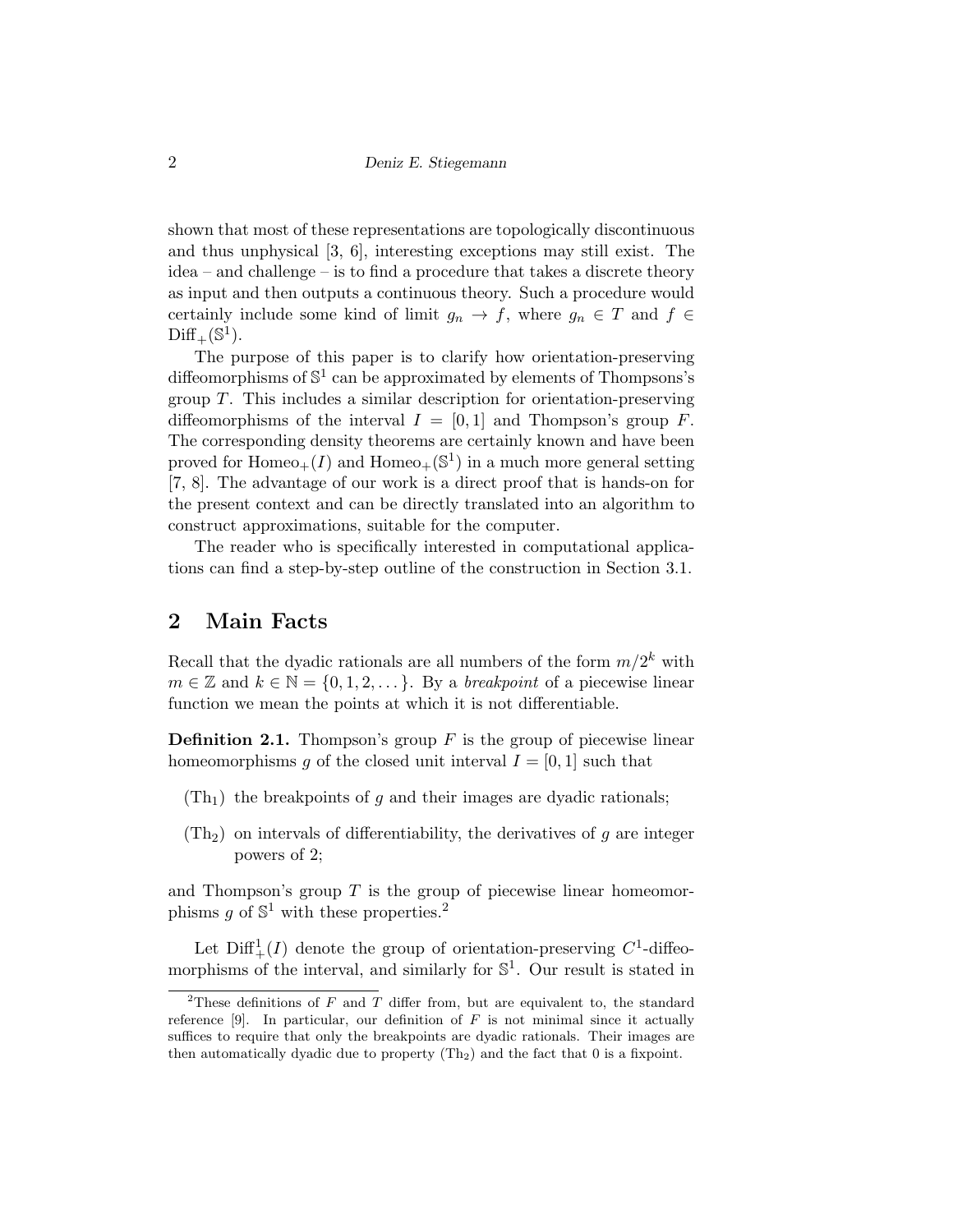terms of the  $C^0$ -norm

$$
||f|| = \sup_x |f(x)|.
$$

**Theorem 2.2.** For every  $f \in \text{Diff}^1_+(I)$  and  $\epsilon > 0$ , there exists  $g \in F$ such that  $||f - g|| < \epsilon$ . Similarly, if  $f \in \text{Diff}^1_+(\mathbb{S}^1)$ , then there exists  $g \in T$  with this property.

This statement is known and follows from [8, Thm. A4.1] and [7, Prop. 4.3]. It is actually true for all orientation-preserving homeomorphisms. In Section 3 we will give a direct proof of the theorem in the present context.

The next logical question is whether there is an approximation for the first derivatives of diffeomorphisms. While generally elements of both  $F$  and  $T$  are not everywhere differentiable, we can define a function

$$
d(f,g) = \sup_{x \in \mathbb{S}^1 \setminus B_g} |f'(x) - g'(x)|.
$$

that measures the distance between the first derivatives of  $f \in \text{Diff}^1_+(\mathbb{S}^1)$ and  $g \in T$  wherever  $g'$  is defined. Here  $B_g$  denotes the set of breakpoints of g. (The definition of d for  $\text{Diff}^1_+(I)$  and F is analogous.) We can therefore rephrase the question: Given a diffeomorphism f and  $\epsilon > 0$ , is there a function  $g$  from the appropriate Thompson group such that  $d(f, g) < \epsilon$ ? The answer is that such an approximation is not possible since the set of all integer powers of 2 is very sparse in  $(0, 1)$ . This fact is made precise in the following proposition, which is similar to [10, Thorme III.2.3].

**Proposition 2.3.** For every  $f \in \text{Diff}^1_+(\mathbb{S}^1)$  which is not a rotation, there exists  $\mu > 0$  such that  $d(f, g) > \mu$  for all  $g \in T$ . The same holds when  $\mathbb{S}^1$  is replaced by I and T is replaced by F.

Here the rotations in  $\text{Diff}^1_+(\mathbb{S}^1)$  are all elements f with  $f'(x) = 1$  for all  $x \in \mathbb{S}^1$ , which includes the identity. In  $\text{Diff}^1_+(I)$ , the identity is the only rotation.

# 3 Approximating Diffeomorphisms

In this section, we describe the approximation procedure that represents a proof of Theorem 2.2. We begin with a few simplifying observations.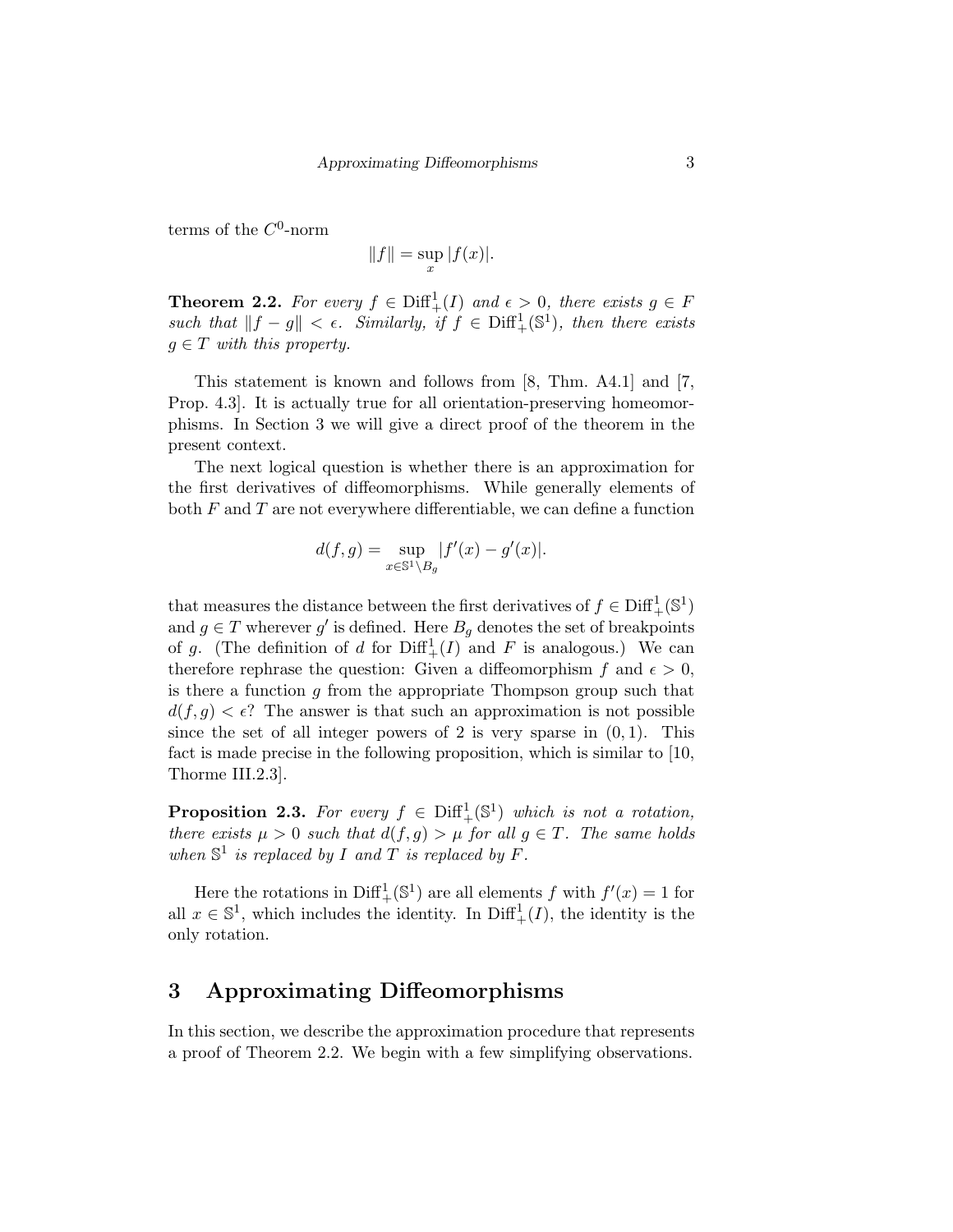

Figure 1: Three representations of the same element of Thompson's group T: (a) as a map  $\mathbb{S}^1 \to \mathbb{S}^1$ , here drawn by indicating how breakpoints (on the inner circle) are mapped to their images (on the outer circle); (b) the usual representation as a function  $[0, 1] \rightarrow [0, 1]$ ; (c) the representation as a function  $[0, 1] \rightarrow \mathbb{R}$ , which we will use – note that it is a homeomorphism onto its image  $[1/2, 3/2]$ .

The graph of a piecewise linear function can be described by specifying the (finitely many) breakpoints at which the function is not differentiable, and the images of the breakpoints. For a strictly monotone piecewise linear function  $q$ , we therefore have a partition of the domain of  $g$  by points

$$
x_1 < x_2 < \cdots < x_n
$$

and a partition of the codomain of  $g$  by the points

$$
g(x_1) < g(x_2) < \cdots < g(x_n)
$$

such that  $g$  is the function corresponding to the curve of connected line segments through the points

$$
(x_1,g(x_1)), (x_2,g(x_2)),..., (x_n,g(x_n)).
$$

In the case of Thompson's groups  $F$  and  $T$ , the breakpoints have to be at dyadic rationals.

Given any homeomorphism  $f: \mathbb{S}^1 \to \mathbb{S}^1$ , we can identify it with a homeomorphism  $\tilde{f} : \mathbb{R} \to \mathbb{R}$  that satisfies

$$
\tilde{f}(x+1) = \tilde{f}(x) + 1.
$$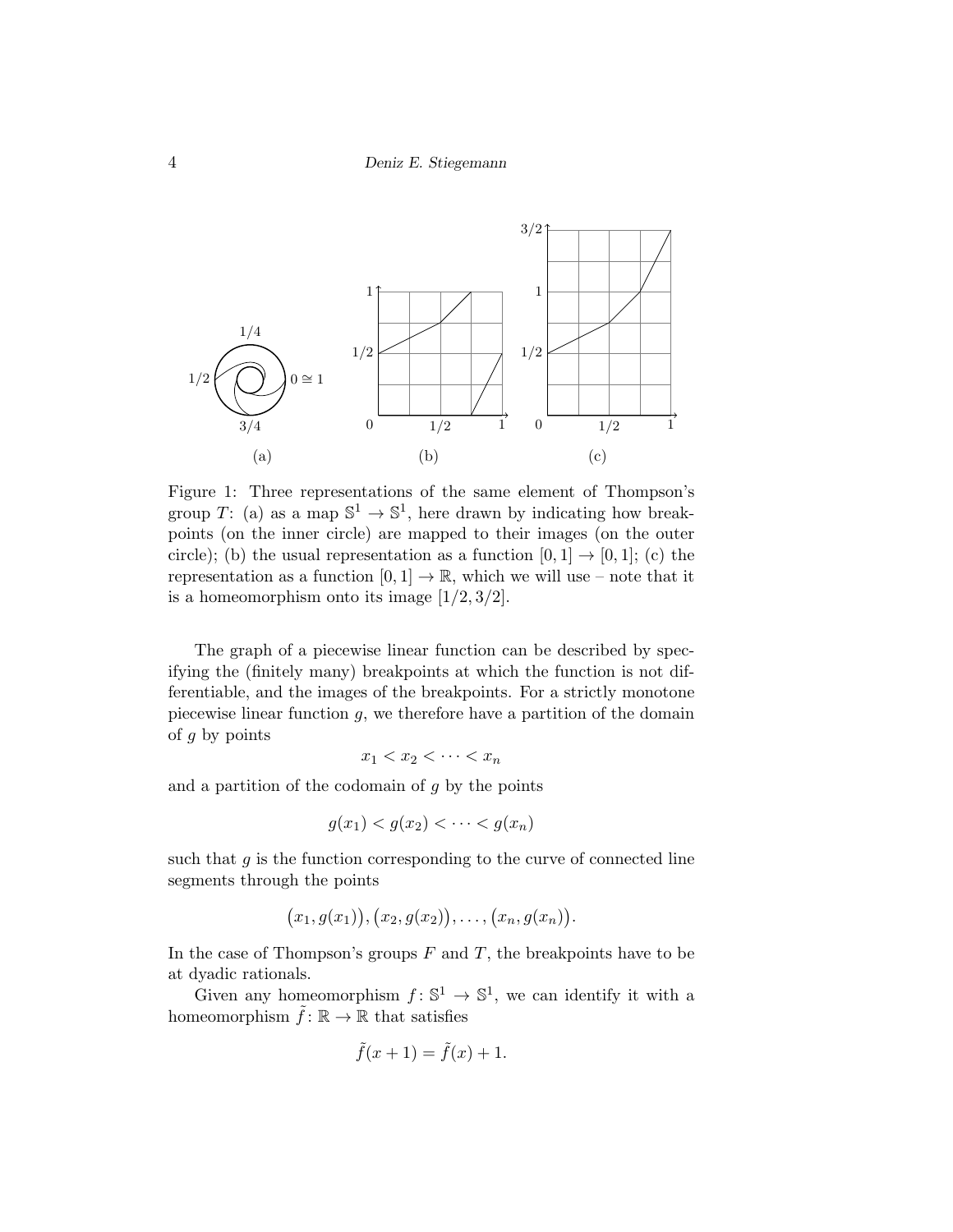In particular,  $\hat{f}|_{[0,1]}$  is continuous, which will be needed later. An example is shown in Figure 1.

### 3.1 Outline of the Construction

Before we come to technical details, we present a rough outline of the proof for the case of  $\text{Diff}^1_+(I)$  and Thompson's group F. Let  $f \in$  $\text{Diff}^1_+(I)$  be given.

- 1. Divide the domain of f into n small intervals of equal length, where n is a power of 2. Therefore the breakpoints  $\xi_i$  of the partition are dyadic rationals.
- 2. For each breakpoint  $\xi_i$  choose a dyadic rational  $\eta_i$  close to the image  $f(\xi_i)$ .
- 3. Find a piecewise linear homeomorphism  $\gamma_i: [\xi_i, \xi_{i+1}] \to [\eta_i, \eta_{i+1}]$ for each  $i = 0, \ldots, n-1$  that serves as a *dyadic interpolation* from the point  $(\xi_i, \eta_i)$  to the point  $(\xi_{i+1}, \eta_{i+1})$ , which means that  $\gamma_i$ has breakpoints at dyadic rationals and its slopes are powers of 2 (Section 3.2).

By defining a function  $g: [0,1] \rightarrow [0,1]$  whose values on the interval  $[\xi_i, \xi_{i+1}]$  are determined by  $\gamma_i$ , we obtain a homeomorphism  $g \in F$  close to  $f$ .

### 3.2 Dyadic Interpolation

Let two distinct points  $p = (p_1, p_2)$  and  $q = (q_1, q_2)$  in  $\mathbb{R}^2$  be given, with  $p_1 < q_1$  and  $p_2 < q_2$  and such that all coordinates  $p_i$ ,  $q_i$  are dyadic rational numbers. Then  $r = q - p$  also has dyadic rational coordinates  $r_1$  and  $r_2$  which can be written as

$$
r_1 = \frac{m_1}{2^{k_1}}, \quad r_2 = \frac{m_2}{2^{k_2}}
$$

with  $m_1, m_2, k_1, k_2 \in \mathbb{N}$  and  $m_1, m_2 > 0$ . We proceed as illustrated in Figure 2. Let  $(a, b) = (1, 2)$  if  $m_1 \le m_2$  and  $(a, b) = (2, 1)$  if  $m_1 > m_2$ , so that  $m_b = \max\{m_1, m_2\}$  and  $m_a = \min\{m_1, m_2\}$ . Set  $d = m_b - m_a$ . For the moment, assume  $d > 0$ . Consider the sequence  $(c_n)$  defined by  $c_0 = 0$  and

$$
c_n = m_a \sum_{i=0}^{n-1} 2^i = m_a (2^n - 1)
$$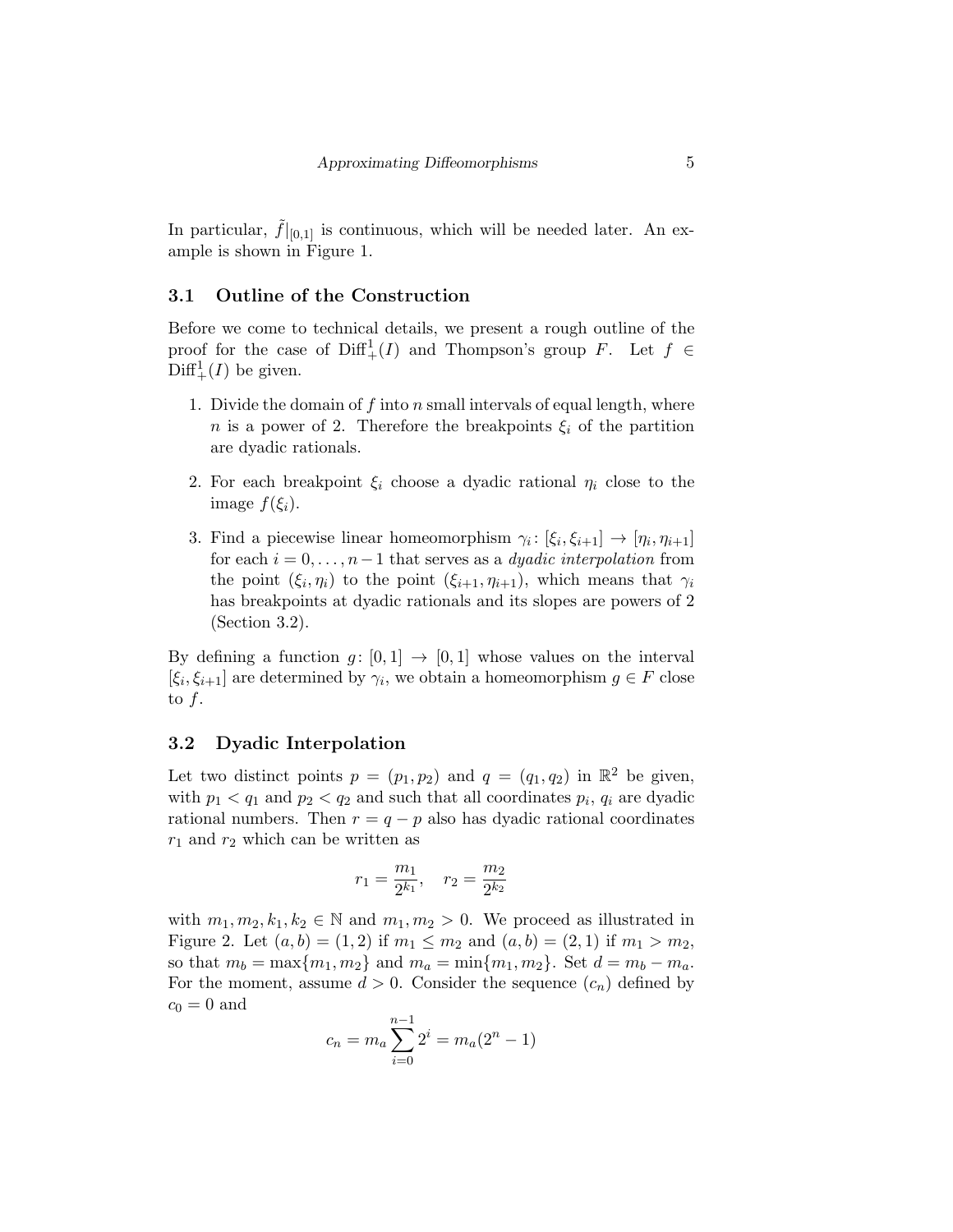6 Deniz E. Stiegemann



Figure 2: Illustration of how to cut the sides of a dyadic rectangle such that all sides are divided into dyadic partitions with equally many subintervals. In this example,  $m_1/2^{k_1} = 11/2^6$  and  $m_2/2^{k_2} = 2/2^3$ . Since  $11 > 2$ , we divide the left side of the rectangle into 11 intervals, each of length  $1/2^6$ . The bottom side is first divided into 2 intervals, each of length  $1/2<sup>3</sup>$ . Then we successively cut all its intervals in half, repeatedly going from left to right, until the bottom side is also divided into 11 intervals. The thick line shows the graph of the piecewise linear function arising from these partitions.

for  $n \geq 1$ . Let  $l \geq 1$  be the smallest integer with  $c_l \geq d$ . Define a sequence of dyadic numbers  $\xi_1, \ldots, \xi_d$  by setting

$$
\xi_{i+c_n} = \frac{2i-1}{2^{k_a+n}}
$$

for all  $i, n$  with either  $1 \leq i \leq 2^n m_a$  and  $0 \leq n \leq l-1$ , or  $1 \leq i \leq d-c_{l-1}$ when  $n = l$ . Set

$$
X = \left\{ \frac{m}{2^{k_a}} \middle| 0 \le m \le m_a \right\} \cup \{\xi_1, \dots, \xi_d\}
$$

for  $d > 0$  and

$$
X = \left\{ \frac{m}{2^{k_a}} \, \middle| \, 0 \le m \le m_a \right\}
$$

for  $d = 0$ . We arrange the  $m_a + d = m_b$  elements of X in increasing order and denote them  $x_1^a \leq \cdots \leq x_{m_b}^a$ . They are the breakpoints of a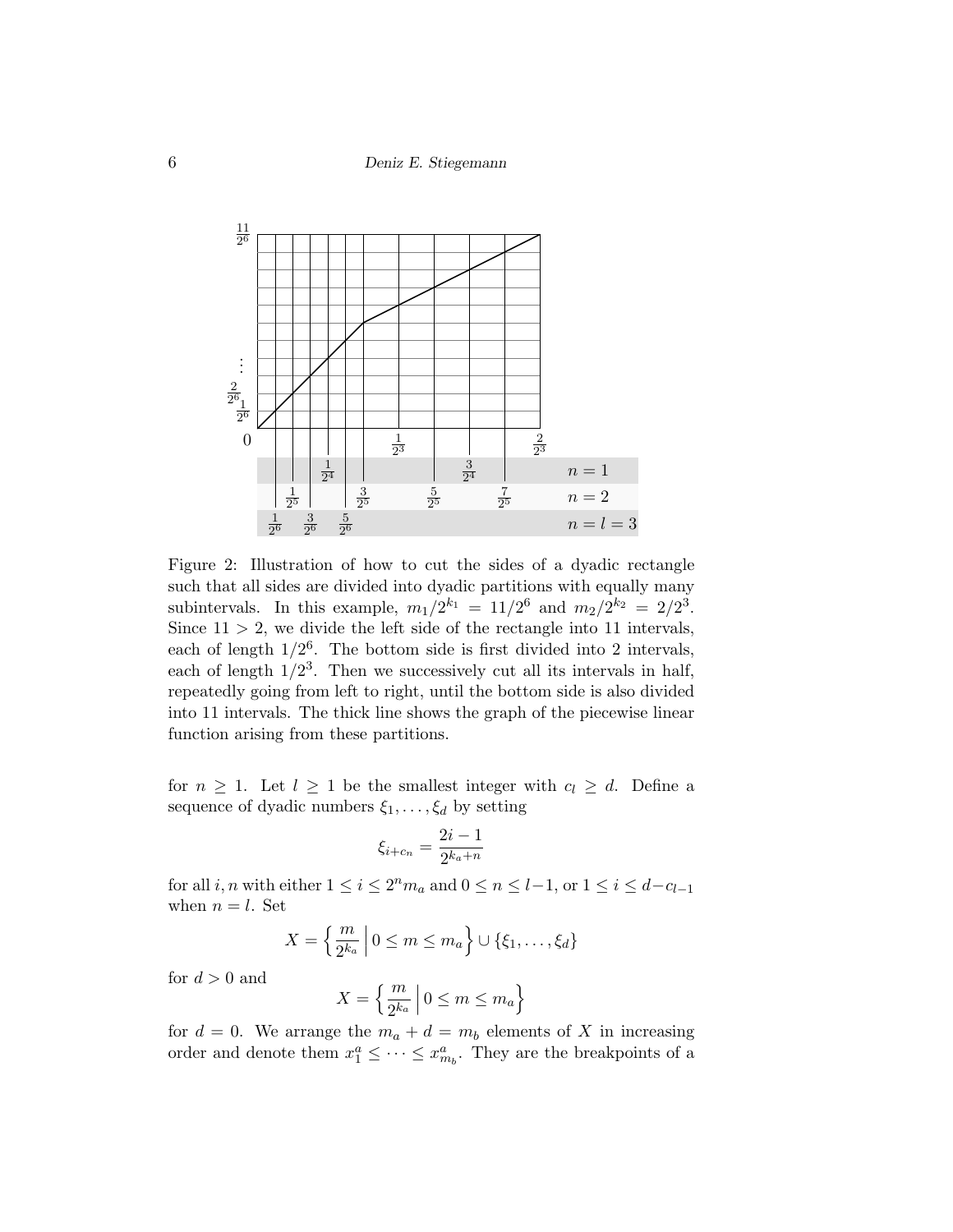standard dyadic partition of  $[0, m_a/2^{k_a}]$  into  $m_b$  intervals. Furthermore, set  $x_m^b = m/2^{k_b}$  for  $0 \le m \le m_b$ . The points

$$
p_1 + x_1^1, \ p_1 + x_2^1, \ \ldots, \ p_1 + x_n^1
$$

and

$$
p_2 + x_1^2, \ p_2 + x_2^2, \ \ldots, \ p_2 + x_n^2
$$

form standard dyadic partitions dividing the two intervals  $[p_1, p_2]$  and  $[q_1, q_2]$ , respectively, into equally many subintervals. To these partitions corresponds a piecewise linear function. By construction, it is bijective, has breakpoints only at dyadic rationals, and only slopes wich are powers of 2.

## 3.3 Finding Dyadic Rationals

Let  $0 < p < q$  be given. Since the dyadic rationals are dense in  $\mathbb{R}$ , one can always find a dyadic number in the open interval  $(p, q)$ . For an example, let

$$
\overline{\text{ceil}}(x) = \min\{n \in \mathbb{Z} \mid n > x\} = \begin{cases} x+1 & \text{if } x \in \mathbb{Z}, \\ \lceil x \rceil & \text{otherwise.} \end{cases}
$$

Set

$$
k = \max \left\{ 0, \overline{\text{ceil}}(-\log_2(q-p)) \right\},\,
$$

$$
m = \overline{\text{ceil}}(2^k p).
$$

Then  $m, k \in \mathbb{N}$ , and  $m/2^k \in (p, q)$  is a dyadic rational.

#### 3.4 The Construction

We proceed with the construction of approximations, which then proves Theorem 2.2. Let  $f \in \text{Diff}^1_+(I)$  and  $\epsilon > 0$  be given, and assume  $\epsilon < 1$ without loss of generality. Set  $S = \max_{x \in I} f'(x)$  and note that  $S \geq 1$ . Let  $\Delta = \lceil -\log_2 \frac{\epsilon}{32} \rceil$  $\frac{\epsilon}{3S}$  ∈ N and  $n = 2^{\Delta}$ , and note that  $\Delta \geq 1$ . Set

$$
\xi_i = i/n, \quad i = 0, \dots, n.
$$

(This implies that  $\xi_0 = f(\xi_0) = 0$  and  $\xi_n = f(\xi_n) = 1$ .) Moreover, set

$$
\delta = \min\{\epsilon/2, (f(\xi_n) - f(\xi_{n-1})/2)\}
$$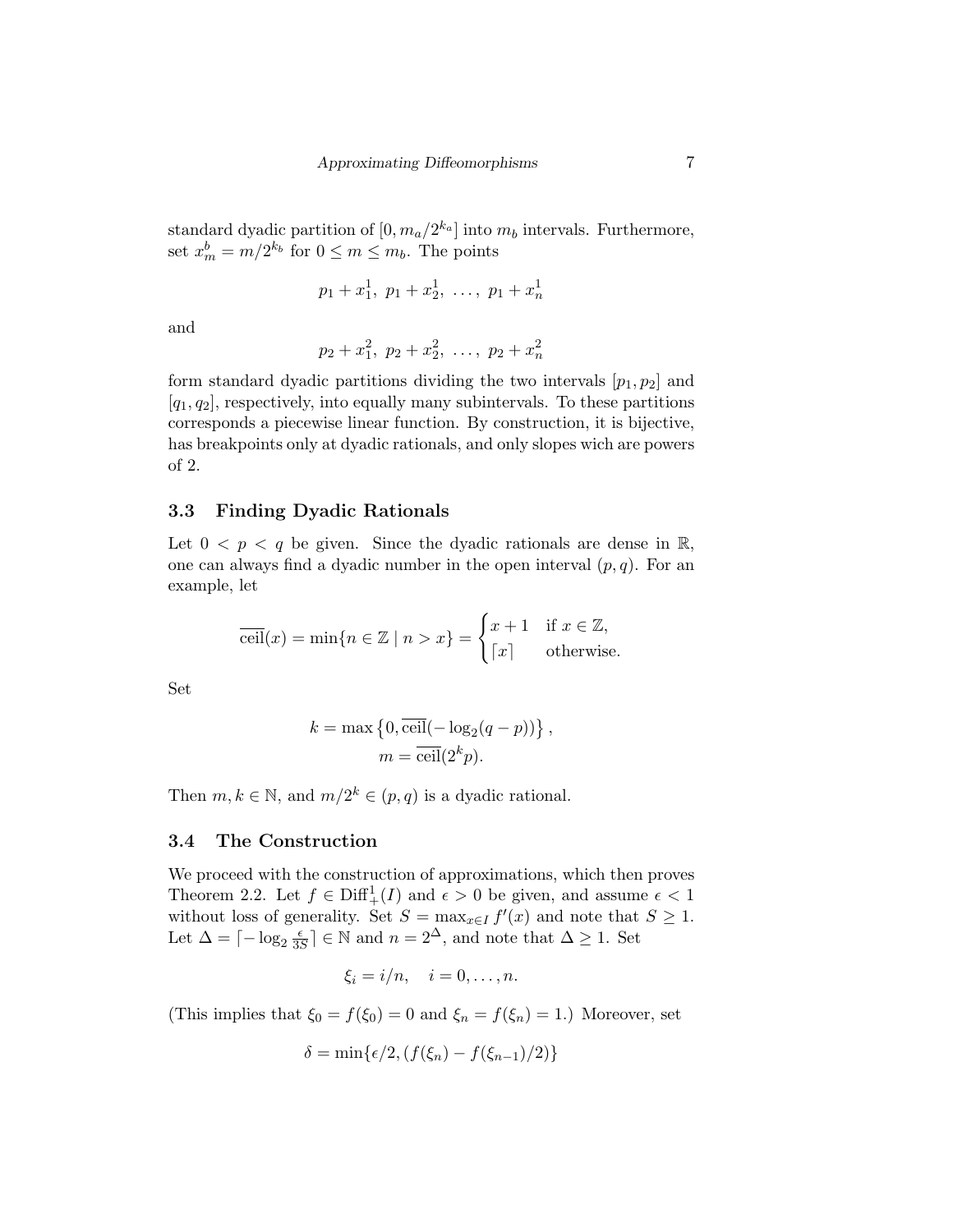and note that the interval

$$
I_i = (\max\{f(\xi_{i-1}) + \delta, f(\xi_i)\}, f(\xi_i) + \delta)
$$

is non-empty and a subset of  $(0, 1)$  for  $i = 1, \ldots, n-1$ . We pick a dyadic rational  $\eta_i \in I_i$  for each  $i = 1, \ldots, n - 1$ . Let  $\eta_0 = 0$  and  $\eta_n = 1$ , and define the function  $g: [0,1] \rightarrow [0,1]$  by setting

$$
(1) \t\t g(x) = \gamma_i(x)
$$

for  $x \in [\xi_i, \xi_{i+1}]$  and  $i = 0, \ldots, n-1$ , where  $\gamma_i$  is a dyadic interpolation from the point  $(\xi_i, \eta_i)$  to the point  $(\xi_{i+1}, \eta_{i+1})$ . From the definitions of  $\gamma$ ,  $\{\xi_i\}$  and  $\{\eta_i\}$  it is clear that  $g \in F$ . Furthermore, for all  $i = 0, \ldots, n-1$ and  $x \in [\xi_i, \xi_{i+1}]$ , consider the sequence of statements

(2)  $|g(x) - f(x)| \leq g(\xi_{i+1}) - f(\xi_i)$ 

$$
(3) \qquad \qquad < f(\xi_{i+1}) - f(\xi_i) + \epsilon/2
$$

(4) 
$$
= \frac{f(\xi_{i+1}) - f(\xi_i)}{\xi_{i+1} - \xi_i} (\xi_{i+1} - \xi_i) + \epsilon/2
$$

$$
(5) \t\t\t
$$

(6)  $\langle \epsilon/3 + \epsilon/2 \langle \epsilon \rangle$ 

(2) holds since f and g are strictly increasing and  $g(\xi_i) > f(\xi_i)$ . For (3), recall that  $g(\xi_{i+1}) = \eta_{i+1} < f(\xi_{i+1}) + \delta$ . (4) to (6) are obvious. We have thus found  $g \in F$  with  $\max_{x \in [0,1]} |f(x) - g(x)| < \epsilon$ .

If instead  $f \in \text{Diff}^1_+(\mathbb{S}^1)$ , f corresponds to a function  $\tilde{f} : \mathbb{R} \to \mathbb{R}$  with  $\lim(\tilde{f}) = [u, u + 1]$  for some  $u \in \mathbb{R}$  and such that  $\tilde{f}: [0, 1] \to [u, u + 1]$ is a diffeomorphism (as explained above). Define S,  $\Delta$ , n,  $\xi_i$  and  $I_i$  as above, but with  $\delta = \min{\{\epsilon/2, (\tilde{f}(\xi_1) - \tilde{f}(\xi_0))/2\}}$ . Choose  $\eta_i \in I_i$  for  $i = 1, \ldots, n-1$  as before. Let  $\eta_0$  be a dyadic rational in the interval  $(\tilde{f}(\xi_0) + \delta, \tilde{f}(\xi_1))$  and set  $\eta_n = \eta_0 + 1$ . This ensures that

$$
\max\{\tilde{f}(\xi_{n-1})+\delta,\tilde{f}(\xi_n)\}<\eta_n.
$$

Now we can define a function  $\tilde{g} : [0, 1] \to \mathbb{R}$  as in (1). It follows that (2) to (6) hold, and that  $g \in T$  upon taking the quotient  $\mathbb{S}^1 = \mathbb{R}/\mathbb{Z}$ . This concludes the proof of Theorem 2.2.  $\Box$ 

# $4$   $C^1$ -Discreteness

Finally, we show that it is not possible to go beyond  $C^0$ -approximation. Note that the proof is also valid in the more general case when  $\text{Diff}^1_+(I)$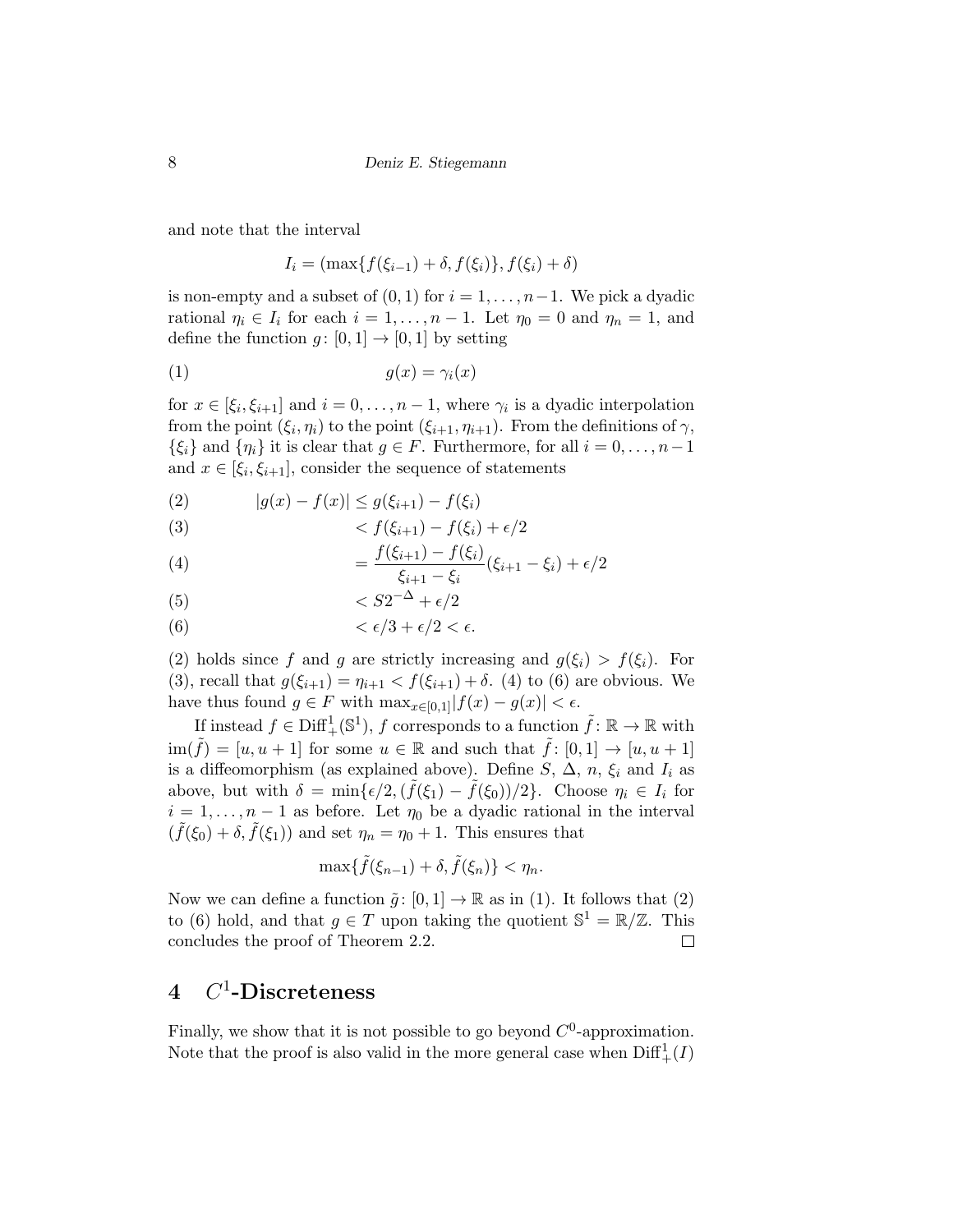and  $\text{Diff}^1_+(\mathbb{S}^1)$  are replaced by the sets of all differentiable bijections of I or  $\mathbb{S}^1$ , respectively, whose inverses are also differentiable.

*Proof of Proposition 2.3.* Let  $g \in T$  and  $f \in \text{Diff}^1_+(\mathbb{S}^1)$ . We will identify f and g with functions on the interval [0, 1] as before. Let  $x_0 \in [0,1] \backslash B_g$ . The two powers of 2 closest to  $f'(x_0)$  are given by

$$
2^{\lfloor \log_2 f'(x_0) \rfloor} \le f'(x_0) \le 2^{\lceil \log_2 f'(x_0) \rceil}.
$$

If  $f'(x_0)$  is not a power of 2, the inequalities are strict and therefore

$$
d(f,g) \ge \min\left\{ |f'(x_0) - 2^{\lfloor \log_2 f'(x_0) \rfloor} |, |f'(x_0) - 2^{\lceil \log_2 f'(x_0) \rceil} | \right\} > 0.
$$

The case that  $f'(x_0)$  is not a power of 2 for some  $x_0 \in [0,1] \setminus B_g$  occurs for all differentiable  $f \in \text{Diff}^1_+(\mathbb{S}^1)$  except for rotations. For if f is not a rotation, there exists  $x_1 \in [0,1]$  with  $f'(x_1) = c \neq 1$ . By the mean value theorem, there also exists  $x_2 \in [0,1]$  with  $f'(x_2) = 1$ . Without loss of generality, assume  $c < 1$  and  $x_1 < x_2$ . Then by Darboux's theorem,  $[c,1] \subset f'([x_1,x_2])$ . Since  $B_g$  is finite,  $[c,1] \setminus f'(B_g) \subset \text{im}(f')$  surely contains points which are not powers of 2.

It is clear that  $\text{Diff}^1_+(I)$  and F are a special case of this argument, which concludes the proof.  $\Box$ 

#### Acknowledgement

I would like to thank Tobias Osborne for introducing me to the problem and many helpful discussions. I am also grateful to Terry Farrelly and Ramona Wolf for numerous comments and a careful reading of the manuscript.

> Deniz E. Stiegemann School of Mathematics and Physics, The University of Queensland, Brisbane Qld 4072, Australia, d.stiegemann@uq.edu.au

# References

- [1] D. E. Stiegemann. Thompson Field Theory. Dissertation, Leibniz Universitt Hannover, 2019.
- [2] V. F. R. Jones. Some unitary representations of Thompsons groups F and T. J. Comb. Algebra, 1(1):1–44, 2017.